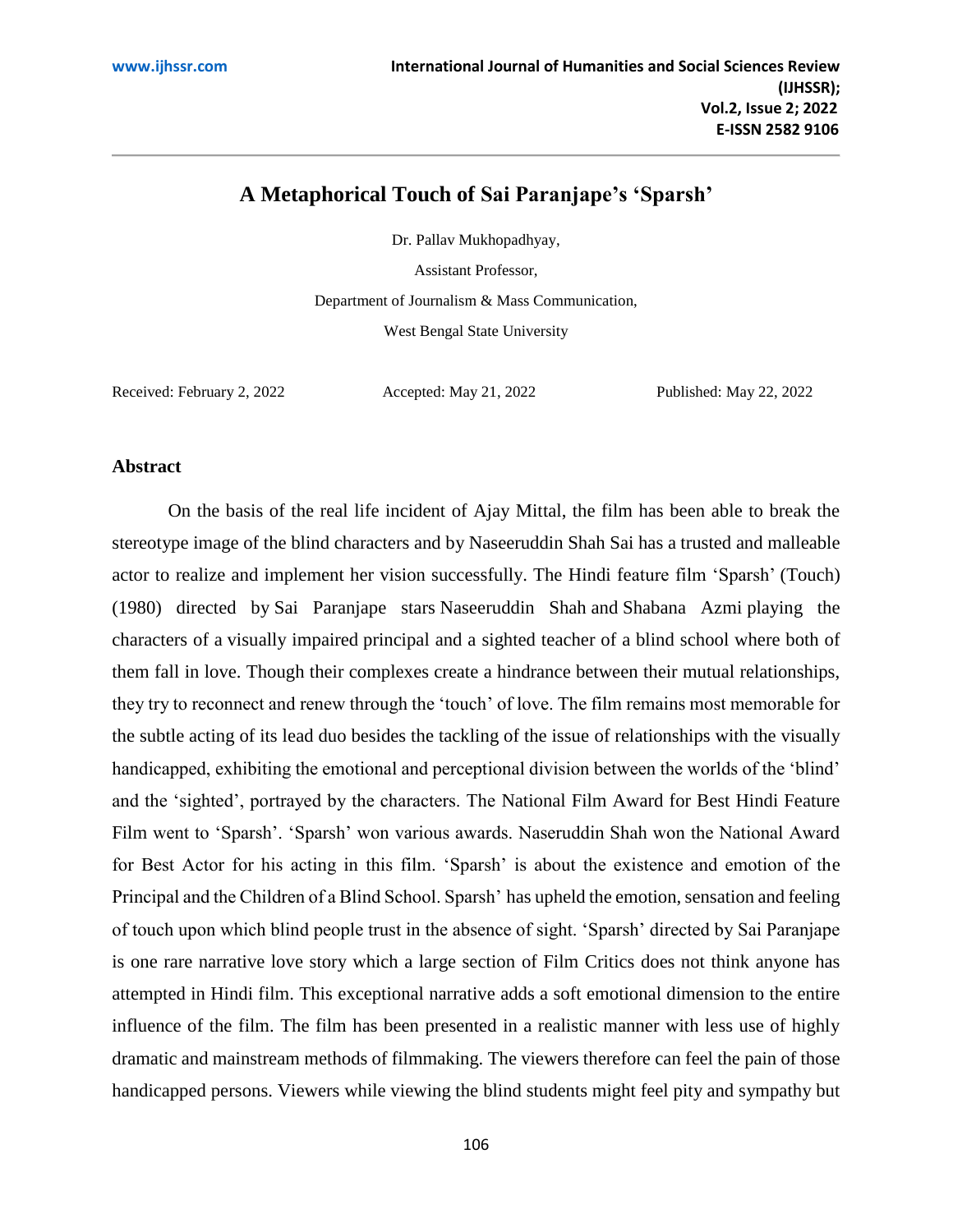the film possesses a considerable portion of dialogues and scenes where these feelings of the viewers are sidelined by the dominance of self-confidence and self-reliance. Here, the love story set in emotional surroundings applies metaphors to describe the depth sidelining the normal life love story where the beauty is judged by eyes. Despite the unique touch orchestrated by this film, 'Sparsh' has become a classic film. In fact, 'Sparsh' is a touching film made with touching vision. Sai Paranjape's realistic vision to tell this beautiful and realistic narrative is admirable because her journey was not through any commercial way. She has kept the essence and realism alive which is worth watching. After all, to be precise, 'Sparsh' is a fantastic film. This film is an example of real cinematic art form. It also has an authentic flavour of Indian film culture. This is pure and really heartfelt. The film has exhibited the touch that has been realized by the touch of celluloid, the touch of the Director and Actors and Actresses. 'Sparsh' (Touch) has shown us that human beings are ready to touch and be touched.

## **Keywords**

Metaphorical, Touch, Introspection, Life, Inspiration, Sai Paranjape, 'Sparsh' (Touch).

**Contribution/Originality:** Sai Paranjape's significant film 'Sparsh' (Touch) has appeared to be a milestone that has addressed the normal/abnormal binary. Breaking the stereotypes created by film and society where blind people are often presented as objects of pity, Sai has created a domain where the blind protagonist reflects his self-esteem and suffers from the same emotional problems as any sighted person.

## **Introduction**

Sai Paranjape's significant film 'Sparsh' (Touch) has appeared to be a milestone that has addressed the normal/abnormal binary. Breaking the stereotypes created by film and society where blind people are often presented as objects of pity, Sai has created a domain where the blind protagonist reflects his self-esteem and suffers from the same emotional problems as any sighted person has. On the basis of the real life incident of Ajay Mittal, the film has been able to break the stereotype image of the blind characters and by Naseeruddin Shah Sai has a trusted and malleable actor to realize and implement her vision successfully.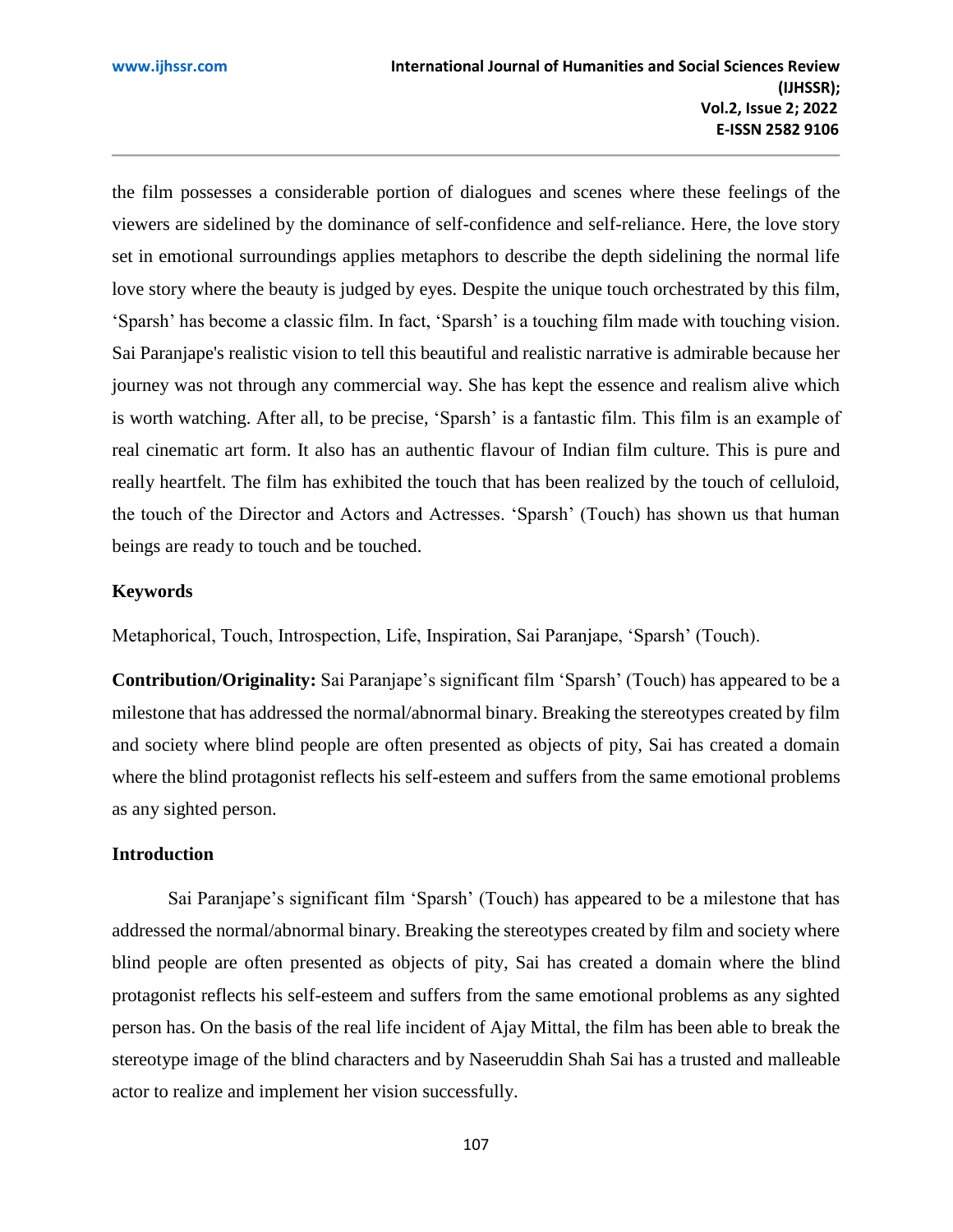The Hindi feature film 'Sparsh' (Touch) (1980) directed by [Sai Paranjape](https://en.wikipedia.org/wiki/Sai_Paranjpye) stars [Naseeruddin Shah](https://en.wikipedia.org/wiki/Naseeruddin_Shah) and [Shabana Azmi](https://en.wikipedia.org/wiki/Shabana_Azmi) playing the characters of a [visually impaired](https://en.wikipedia.org/wiki/Visually_impaired) Principal and a sighted Teacher of a Blind School where both of them fall in love. Though their complexes create a hindrance between their mutual relationships, they try to reconnect and renew through the 'touch' of love. The film remains most memorable for the subtle acting of its lead duo besides the tackling of the issue of relationships with the visually handicapped, exhibiting the emotional and perceptional division between the worlds of the 'blind' and the 'sighted', portrayed by the characters.1,2 The [National Film Award for Best Hindi Feature Film](https://en.wikipedia.org/wiki/National_Film_Award_for_Best_Feature_Film_in_Hindi) went to 'Sparsh'.<sup>3</sup>

'Sparsh' won various awards. Naseruddin Shah won the National Award for Best Actor for his acting in this film. The National Award for Best Screenplay was won by Director [Sai Paranjpye](https://en.wikipedia.org/wiki/Sai_Paranjpye) for this film. At the [Filmfare Awards,](https://en.wikipedia.org/wiki/Filmfare_Awards) it won the top two that are of Film and [Filmfare Award for](https://en.wikipedia.org/wiki/Filmfare_Best_Director_Award)  [Best Director](https://en.wikipedia.org/wiki/Filmfare_Best_Director_Award) and a [Best Dialogue Award](https://en.wikipedia.org/wiki/Filmfare_Best_Dialogue_Award) for [Sai Paranjpye.](https://en.wikipedia.org/wiki/Sai_Paranjpye) Besides, [Shabana Azmi](https://en.wikipedia.org/wiki/Shabana_Azmi) was nominated for [Best Actress.](https://en.wikipedia.org/wiki/Filmfare_Best_Actress_Award) 'Sparsh' is about the existence and emotion of the Principal and the Children of a Blind School. Sparsh' has upheld the emotion, sensation and feeling of touch upon which blind people trust in the absence of sight.

## **The Narrative**

The film begins with Anirudh Parmar [\(Naseeruddin Shah\)](https://en.wikipedia.org/wiki/Naseeruddin_Shah) as the Principal of Navjivan Andhvidyalay, a Blind School that teaches and takes care of the teaching and learning of about 200 children. Anirudh possesses a dark and lonely existence for the most part of the film. One day, when Anirudh approaches his Doctor's Chamber listens to a lovely song. Mesmerized Anirudh reaches at the door of the singer. The singer is Kavita Prasad [\(Shabana Azmi\)](https://en.wikipedia.org/wiki/Shabana_Azmi), a young woman. Her husband died recently after three years of their wedding. Having a sweet voice, Kavita chooses a lonely sustenance apart from the hue and cry of the city. Her only friend is her childhood friend Manju [\(Sudha Chopra\)](https://en.wikipedia.org/w/index.php?title=Sudha_Chopra&action=edit&redlink=1). Manju arranges a party where Anirudh and Kavita interact again. Anirudh recognizes Kavita by recognizing her sweet voice. Anirudh informs Kavita that the Blind School is eagerly waiting for volunteers to read, sing, teach handicrafts and spend time with the children. Initially Kavita is reluctant but Manju and her husband Suresh convince her to strongly consider it. Finally, Kavita decides to volunteer. As Kavita spends more time at the school, a friendship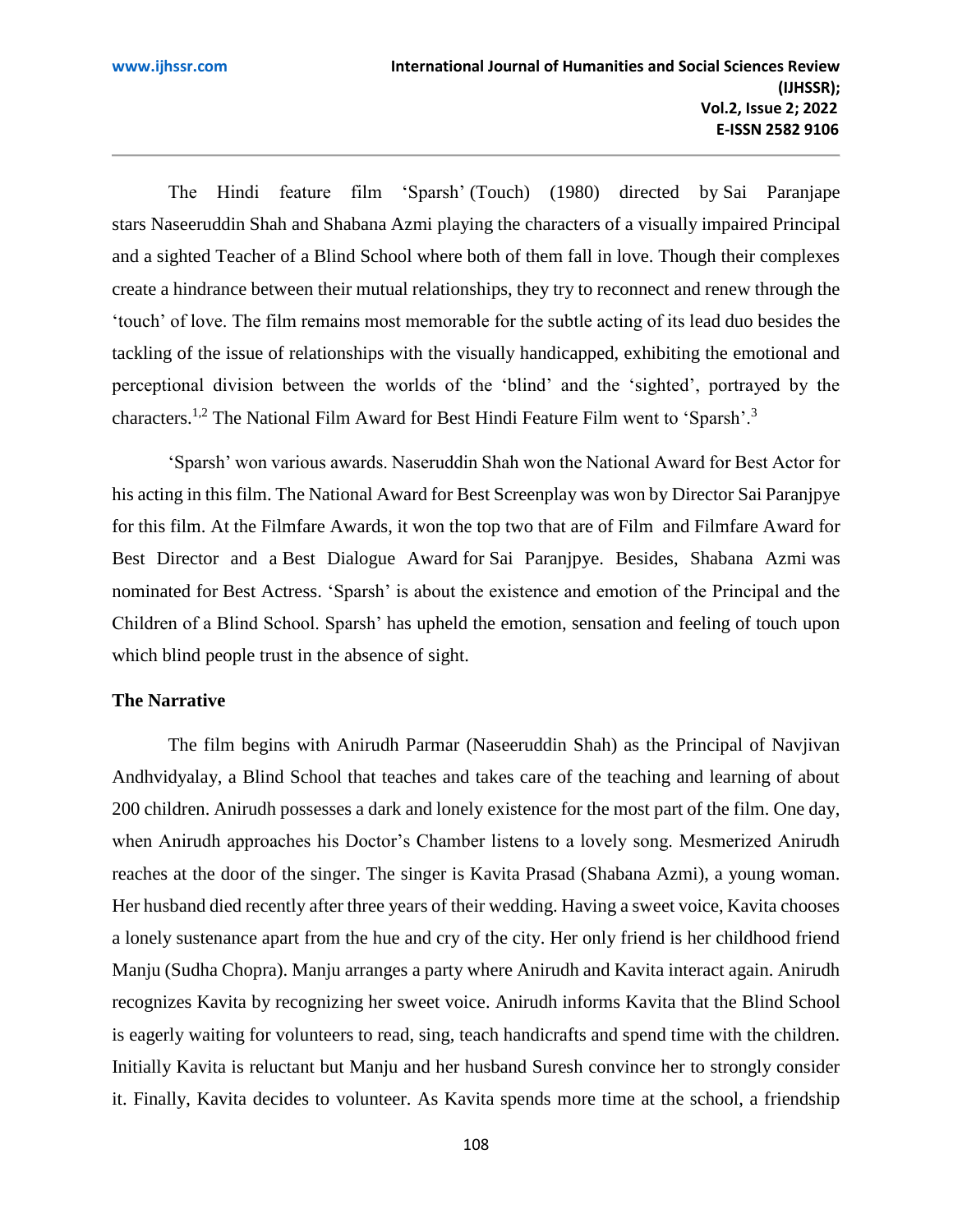grows between Anirudh and herself. The friendship grows stronger over the passage of time and they become engaged despite their different personalities and feelings. Anirudh possesses a strong character. The Principal of the Blind School strongly believes that the blind need assistance but not pity. Once, in the office of Anirudh, Kavita tries to assist him with coffee but he gets irritated at the gesture of Kavita offering to overcome his obvious disability with sympathy. Kavita looks to the school as one of sacrificial service. Anirudh realizes this and thinks that Kavita is trying to fill the void in his life with this form of service. He feels that she has agreed with the proposal not out of love but as a sacrifice. During this juncture, Anirudh's blind friend Dubey [\(Om Puri\)](https://en.wikipedia.org/wiki/Om_Puri) tells that his wife who died recently was not happy in their marriage. Anirudh is confused, disturbed by all this and faces a dilemma. He breaks off the engagement with Kavita but does not mention the actual cause. Kavita accepts Anirudh's decision. Kavita, now merely an employee of the Blind School, continues to teach the children. The coldness in the mutual relationships invites conflict and eventually, over a series of events at the Blind School, matures the feelings they did not realize earlier. The film ends with the blind Principal and the sighted Teacher being 'touched' by the depth of their emotion and mutual relationships and ultimately finding a solution.

## **Production and Filming**

Much of this film was shot at the Blind Relief Association in New Delhi and the character of Anirudh is modelled on Mr. Mittal, who was the Headmaster of the Blind Relief Association.[4](https://en.wikipedia.org/wiki/Sparsh_(film)#cite_note-Cinestaan-4)

## **Analysis**

The narrative holds a soothing love story of a blind man and a sighted woman. Sai unravels the layers of the narrative so sensitively that any sensible viewer can feel that each one of us have handicaps of varying degree. Kavita, a young widow is struggling with her emotional void when she meets Anirudh Parmar, the Principal of a Blind School. A beautiful and healthy relationship matures which is more tactile than visual and the fragrance spreads through the celluloid. A self made man, Anirudh allows Kavita in his dark universe. However, soon self doubt creeps into the relationship as Anirudh fears dependence on Kavita. Anirudh has a high sense of ego and self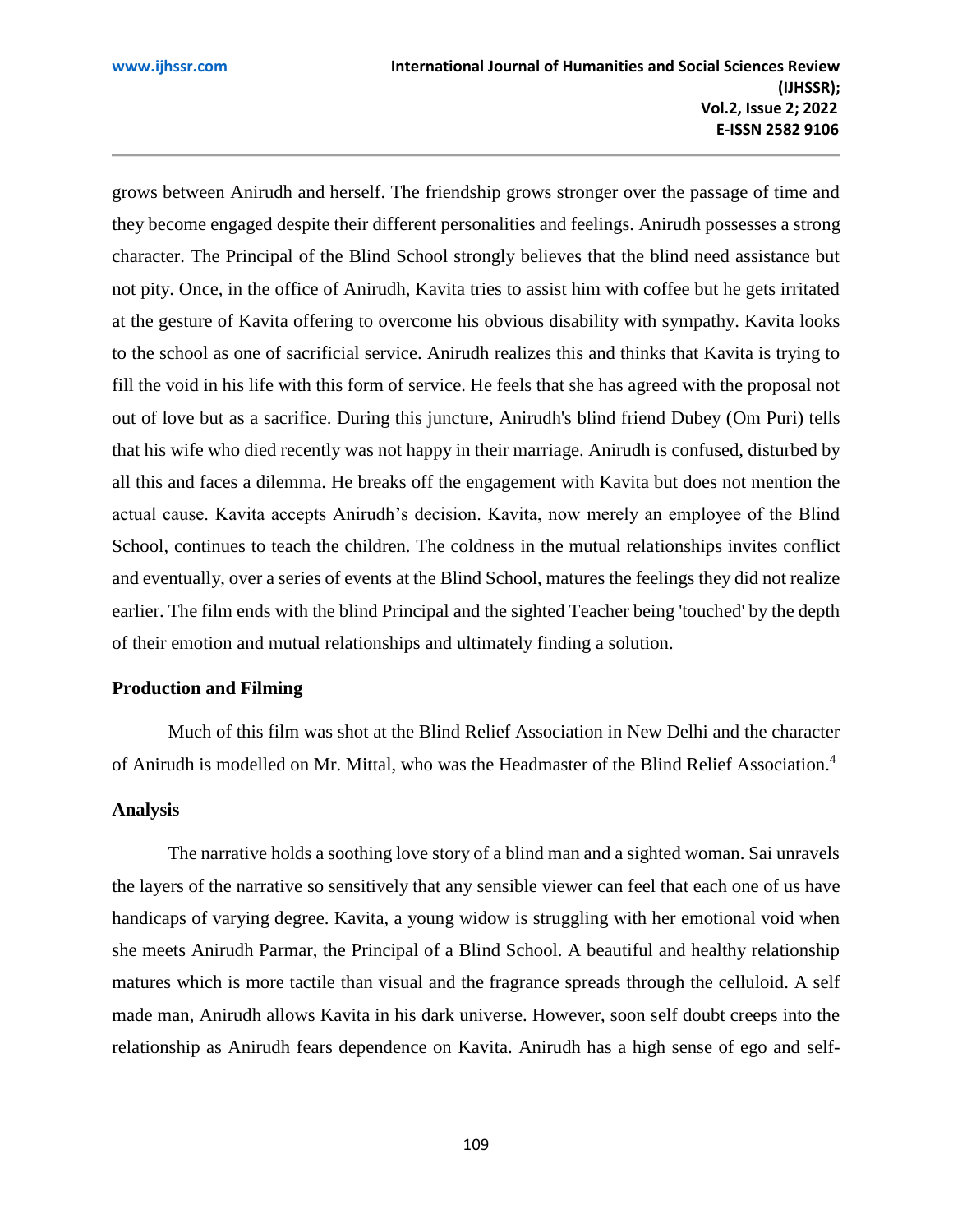esteem. Anirudh feels Kavita is trying to justify her second love as a duty? It leads to an intense curdling of emotions and sensibilities in the estuary between right and wrong.

In the outside world, blind people might be struggling to find feet but in the blind school it is the sighted who are yearning to find acceptance.<sup>5</sup> Sai presents it by means of Pappu, the sighted boy among blind students. He longs for the attention of his teacher but Kavita's entire focus is on blind students. When the sighted boy fights with one of his blind batch mates, he closes his eyes to make the fight a fair one but still cannot succeed to draw the attention. Similarly, Kavita does everything to be part of Aniruddh's universe but he considers it as a ritual to get over her past or as Kavita's friend Manju says he remains blind to her love.

Actor Naseeruddin Shah has often considered 'Sparsh' as his most memorable performance. The shift in eyeballs, his gestures, body language, facial expression and the body posture, the Actor has almost become Aniruddh. Actor Naseeruddin Shah has said in his Autobiography, 'And Then One Day', that the chemistry behind to play a blind character is that the characters direct their ears instead of their eyes at the point they were addressing and that caused their sometimes ungainly bodily posture, which having absolutely no self consciousness, they were oblivious to. Naseer absorbed it by following Mittal. The Actor's education in Aligarh Muslim University also facilitated as the Institution had one of the best schools for the blind in the country. He observed some blind classmates during his college days. He observed meticulously the movements of the blind persons and tried different techniques to get the accurate movement of a blind character but ultimately trusted his imagination. 'I had always been able to shut out all aural stimuli whenever I felt like it, but shutting off all visual stimuli proved equally easy.'<sup>6</sup>

Naseeruddin Shah and Om Puri often acted together like passing football between two midfielders. Here in a supporting role, Om has managed to leave an impact, despite Naseer's immersive performance because he has created another blind character which is as real and distinct as Anirudh. Shabana Azmi has the skill and acting prowess to make the earthy dramatic and the dramatic reliable. Director of Photography Virendra Saini has made a thoughtful environment initiating from the shot when in a hazy morning in Delhi Anirudh is approaching Kavita's voice. 'Sparsh' has been produced by Basu Bhattacharya. In fact, Director Sai Paranjape wanted Sanjeev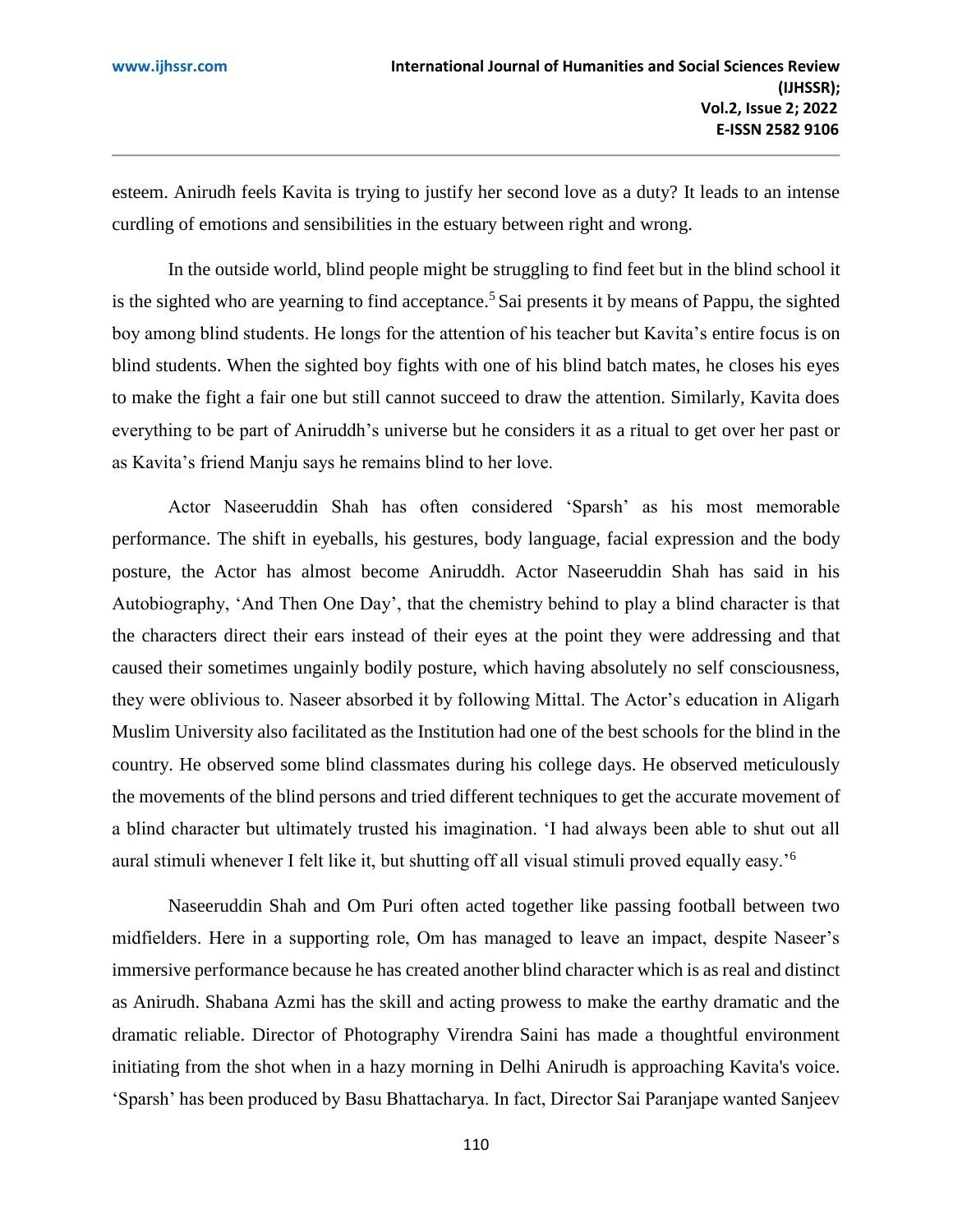Kumar for the character of Anirudh but when he was not available then her next choice was Naseer. After forty years, one could not imagine any other actor in the role of this character.

## **[Magic with Simplicity](https://www.imdb.com/review/rw2430108/?ref_=tt_urv)**

Subtle, simple, sincere and stunning are four words one can use to explain 'Sparsh'. 'Sparsh' follows Anirudh, a blind young Principal who is dedicated to ensure that the students have the best possible future and tries his best to make things accessible to them. He is fiercely independent. He does not like it when others extend a helping hand. As a bold character, he does not want anyone's pity and sympathy. Initially, Anirudh thinks he is satisfied with his life as it comes in his way until he interacts with Kavita. She finds a new purpose that has taken her away from the lonely life she had accepted to live.

Sai has again provided the viewer with another example of the impact subtlety has on film. The representation of 'Sparsh' is simple, down to earth and has been orchestrated efficiently. It has been done so effectively as it echoes the silence of the untold words between the characters. Director Sai [Paranjape](https://en.wikipedia.org/wiki/Sai_Paranjpye) has tried to uphold the awareness regarding the educational facilities available for the blind students and the limitations of the Schools for Blind. This educational aspect of the blind students is also a part and parcel of the lives of Anirudh and Kavita. The Music of the film deserves a special mention. Though the film consists of only a few songs, the lyrics of the songs exhibit the depth of good poetry.

The bondage between Anirudh and Kavita and between Kavita and the blind students The development of the bond between Anirudh and Kavita and between Kavita and the children reflected smoothly. Naseeruddin Shah and Shabana Azmi are obviously one of the best on-screen pairs in Hindi films. The two have always performed well while working together. This film has exhibited their good on screen chemistry. The other artists including Om Puri, Sudha Chopra and the Students, provide good cooperation. With simplicity as Paranjape has created cinematic magic, something very few directors will be able to display on screen.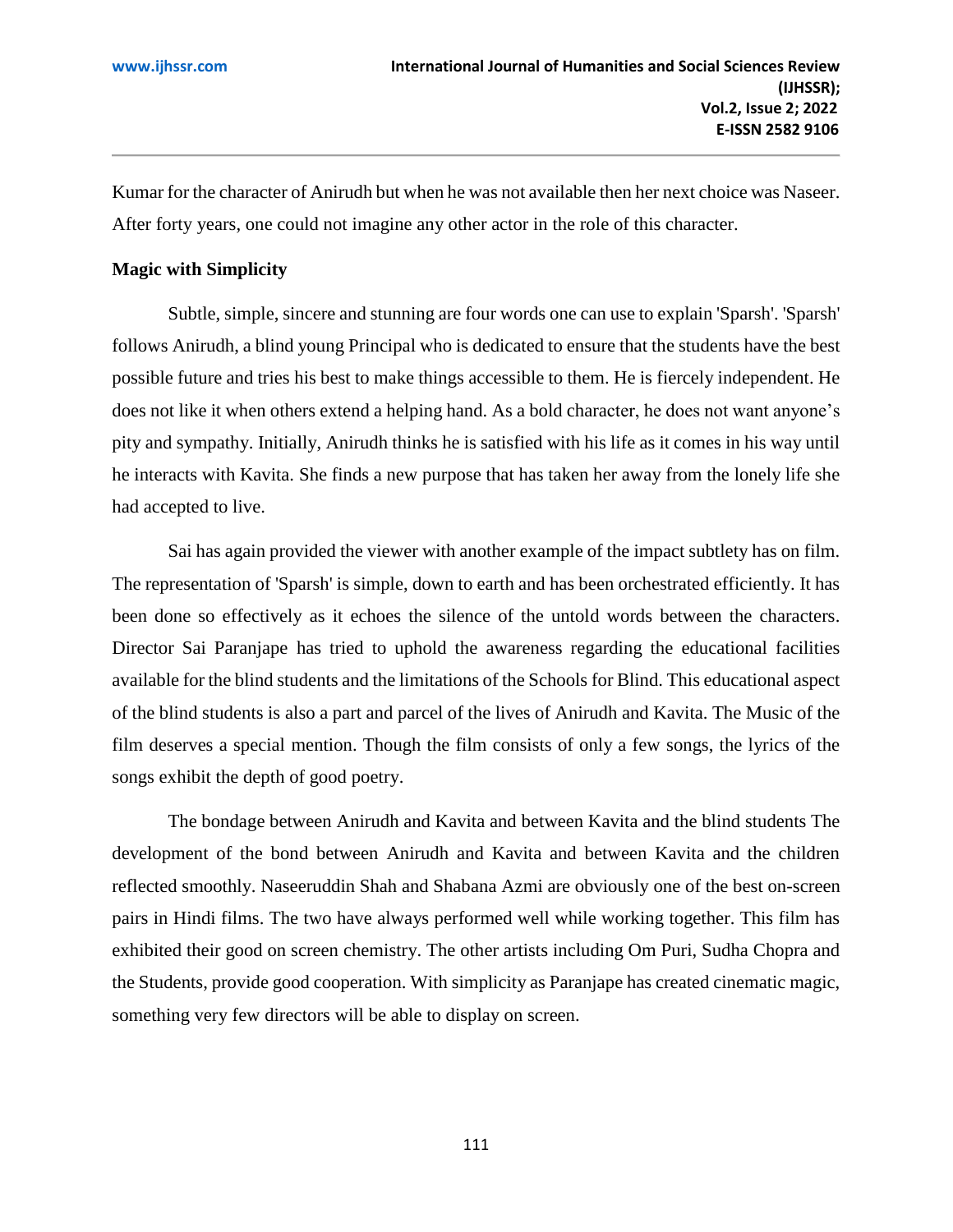## **[Touching F](https://www.imdb.com/review/rw1393436/?ref_=tt_urv)ilm**

This film deals with people with handicaps. One's bitterness due to blindness and the other's depression due to heart break. Society's nature is to exhibit blindness as a major handicap than heartbreak. The film poignantly has exhibited that both are debilitating and need a lot of work to overcome. Anirudh and Kavita are able to explore each other. Their individual disability first assists them in working together then gradually bonding together and thereafter separates them apart. To bridge the gap between them a well-wisher ultimately steps in. There are some endearing scenes with the kids and the dialogue is very engaging. The sequence where Anirudh portrays his feelings about Kavita's beauty indicates special mention for poetry. Both Naseer and Shabana have excelled in their minimalist style.

## **Introspection of Life**

Hindi films have dealt from time to time with the subject of disability. 'Sparsh' is such a film starring Naseeruddin Shah and Shabana Azmi, two celebrated actors in Hindi film and after viewing this touching film no one has any doubt about their acting skills. Anirudh's strength is self-reliance who becomes annoyed and irritated if anyone shows him pity or sympathy. He hates it when blind people are referred to as 'Bechaaras' (helpless). His personality is strong and commands respect from his students and staff alike. One can argue whether this exhibition of strength and courage is an effort made by him to conceal the pain and incompleteness he feels within him. On the other hand, Kavita does not want to conceal her duty and want of purpose in life. She chooses singing and gardening to consume her time.

The narrative commences really slowly with hardly any movement in the first twenty minutes. However, things get momentum when Kavita joins Anirudh's Institute as a Mentor, Guide and Friend to the Students. They warm up to her immediately and she is thrilled to receive so much love and respect from them. She starts coming to the Institute on a regular basis and starts devoting her entire time and energies completely to the happiness and benefit of the Students. She tells them stories, helps them prepare for dramas but more than all this, she gives them the motherly love and affection they were devoid of earlier.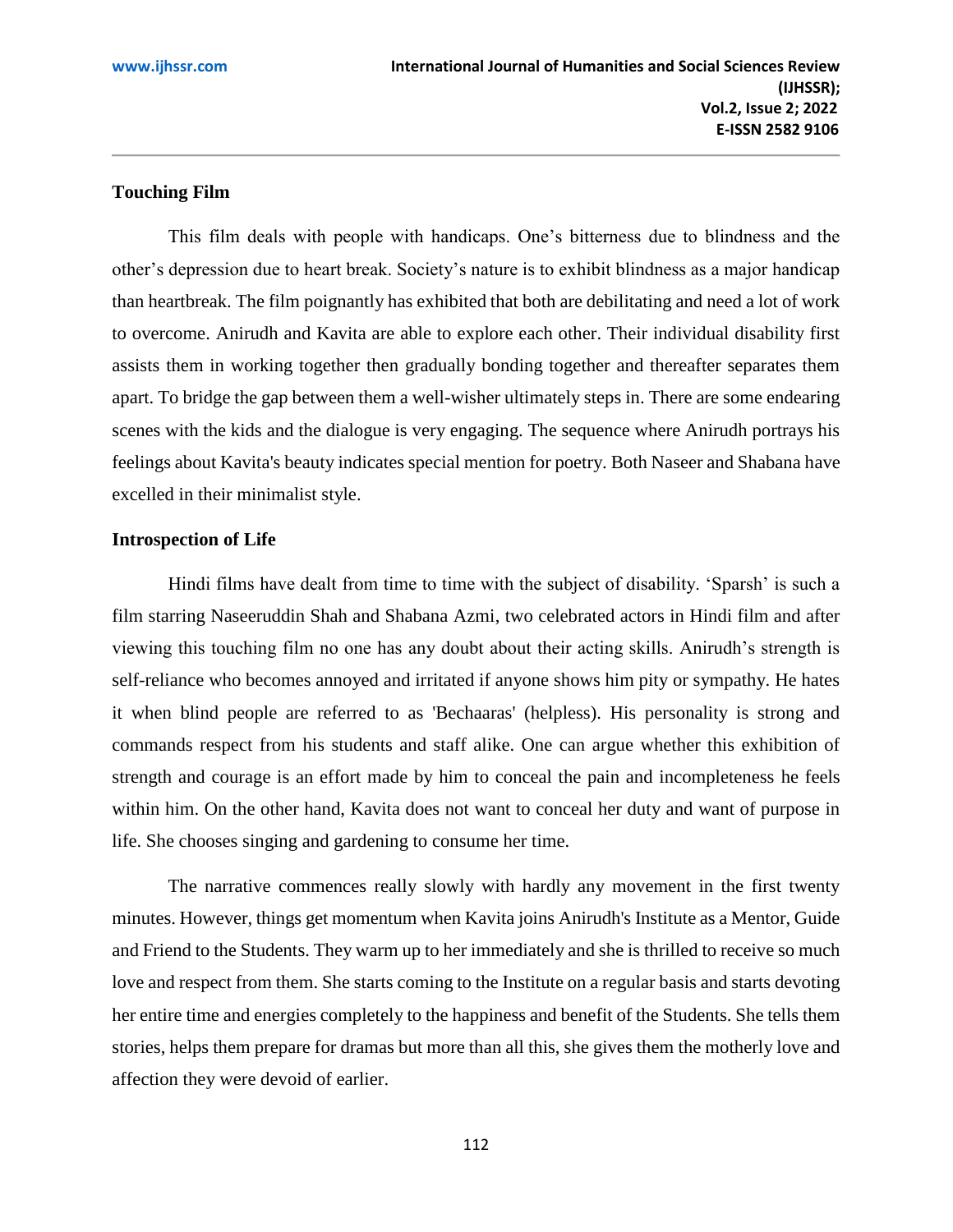The running of the Blind School has been shown remarkably well. It looks like considerable research went into the whole thing and the results are fruitful. All the little students act in such a natural way that the viewers will wonder whether they are really visually handicapped or just performing their characters. There is one kid 'Pappu' who stands out and incidentally he is the only kid in the school with the gift of sight. The boy feels jealous due to Kavita Aunty's attention to his blind friends rather than himself. There are a lot of moments between the Students and Kavita that are really sensitive and emotional.

The strength of this film lies in its dialogues. Unlike many other films from the 1970s and 80s that looked like they were made without prior written material, this one looks like it was made after meticulous planning. The narrative is set in the suburbs of South Delhi and even the locations are devoid of any misery or darkness just like the content. The music of the film is full of sweetness. 'Sparsh' is such a film where never once is a kid shown crying over his lack of sight or feeling depressed about it. And that is the film's true victory and real achievement.

### **[A Different Face of Indian F](https://www.imdb.com/review/rw0170916/?ref_=tt_urv)ilm**

As opposed to the general notion of Hindi films, this is not a regular run-of-the-mill film based on stereotypes. It is a sensitive film, with a self-respecting visually-impaired Principal of a Blind School, who hates the society for pitying people like him. The Principal has tried to make his Students self-confident and self-reliant like himself.

## **The Character of 'Anirudh Parmar'**

Anirudh Parmar's character was a challenge in two ways. Anirudh's blindness introduced humanity to him. He selects teaching as a profession where he will educate the students having the same disabilities. Anirudh's self-reliance is his pride and he appears as a productive human being based on self-confidence.

## **['Sparsh' —](https://www.imdb.com/review/rw1030096/?ref_=tt_urv) The Touch**

Director Sai Paranjape's films always tackle plots and characters which are real and which can be easily identified by the viewers. In fact 'Sparsh' is such a film that provides nostalgia to the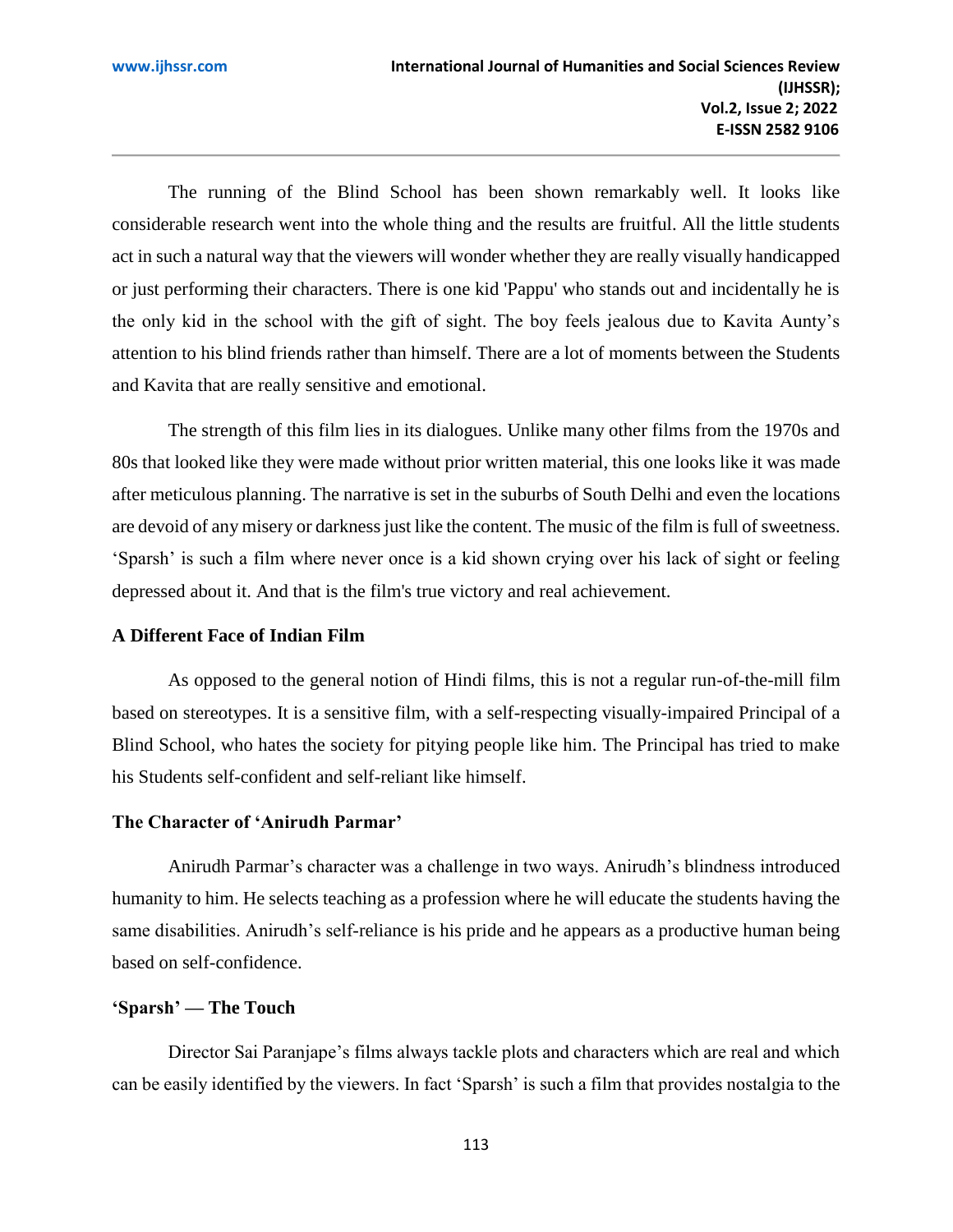audience. The film upholds a visually impaired Principal who wants to live independently, to be accorded the dignity and respect other sectors of society are granted. He does not want sympathy rather wants and needs normal behaviour towards him and his blind Students. Anirudh Parmar who matures a relationship with Kavita has left an impression that remains in the minds of the viewers. Paranjape has sincerely tried to explore both sides of the narrative with a rare unsentimental stand point. He has successfully dealt with the complexes grown in the minds of Anirudh and Kavita.

### **[Awesome Acting, Script and Direction](https://www.imdb.com/review/rw6439773/?ref_=tt_urv)**

This film has the talented actors who performed with utmost sincerity, effort and dedication. The narrative was simple but directed in a brilliant way. Director tried to catch minute details in the life of blind people. Relationship between the lead pair was the best part of the film.

## **Perfection**

The film exhibits a slow start but the viewers have become amazed by Naseeruddin's acting and Shabana's natural smile and eyes. Of course, the plot was not the usual one. This film has an attraction that may take some time for the viewers to fully attain to it but when they do, they will not take their eyes away. It is a unique plot with unique dialogues and characters. How the director has captured the most inner feelings of the characters and how perfectly the actors do their best to express, it is truly amazing. Everything has appeared as perfect and this becomes a film which rushes tears into the viewers' eyes.

#### **[A Metaphorical Touch](https://www.imdb.com/review/rw6341968/?ref_=tt_urv)**

'Sparsh' directed by Sai Paranjape is one rare narrative love story which a large section of film critics does not think anyone has attempted in Hindi film. This exceptional narrative adds a soft emotional dimension to the entire influence of the film. The film has been presented in a realistic manner with less use of highly dramatic and mainstream methods of filmmaking. The viewers therefore can feel the pain of those handicapped persons. Viewers while viewing the blind students might feel pity and sympathy but the film possesses a considerable portion of dialogues and scenes where these feelings of the viewers are sidelined by the dominance of self-confidence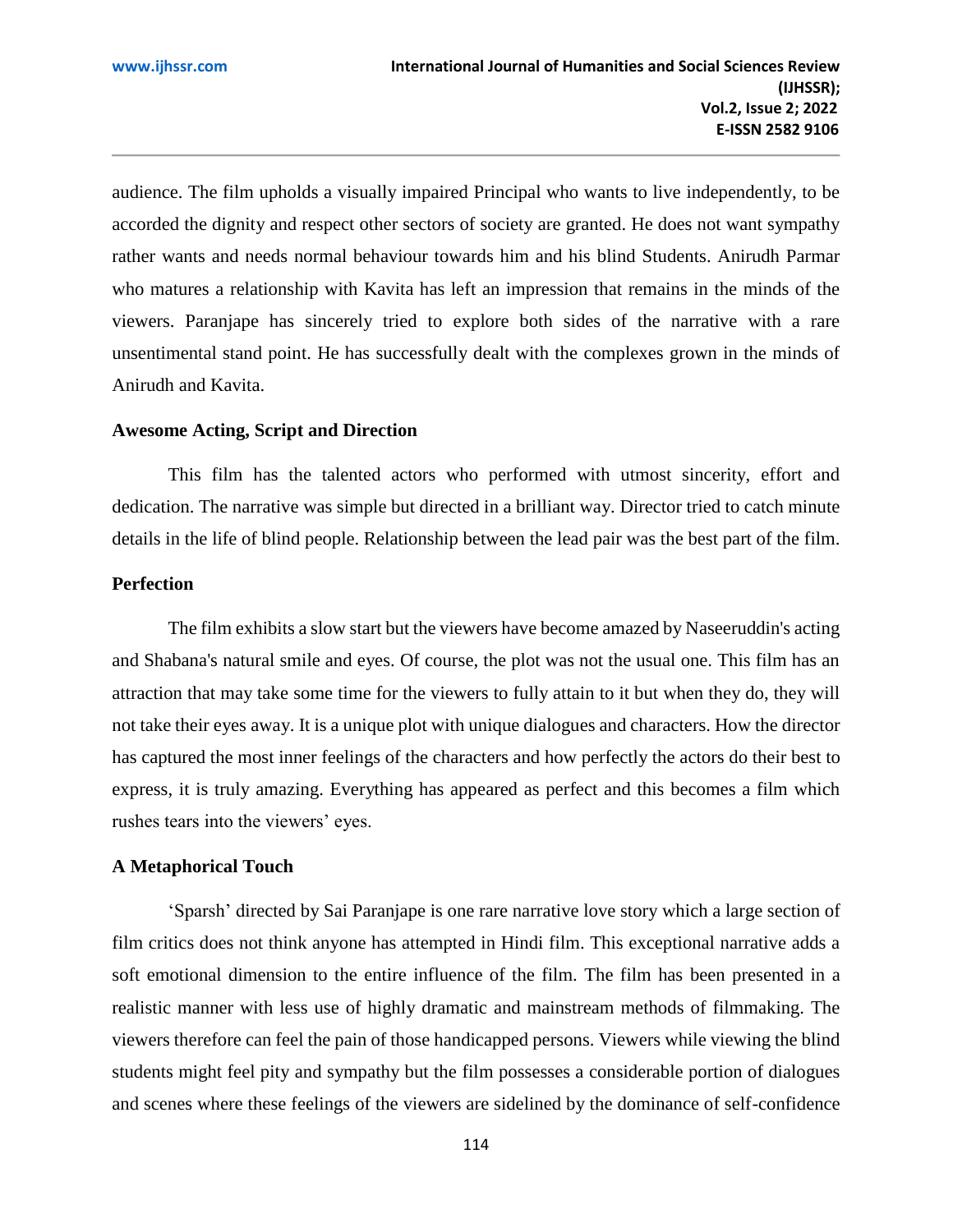and self-reliance. Here, the love story set in emotional surroundings applies metaphors to describe the depth sidelining the normal life love story where the beauty is judged by eyes. Despite the unique touch orchestrated by this film, 'Sparsh' has become a Classic film. In fact, 'Sparsh' is a touching film made with touching vision. Sai Paranjape's realistic vision to tell this beautiful and realistic narrative is admirable because her journey was not through any commercial way. She has kept the essence and realism alive which is worth watching.

#### **Source of Inspiration**

The 1980s witnessed the Golden Era of Hindi Films when new directors, Writers and Actors like Nassiruddin Shah and Shabana Azmi arrived and completely changed the landscape of Hindi Cinema. One of the much discussed classics of that period is 'Sparsh'. Actor Manoj Bajpayee in an interview with Anupama Chopra said that he was informed that Actor Al Pacino saw the performance of Actor Naseeruddin Shah in 'Sparsh' before he acted in 'Scent of a Woman'. And the Academy Award for Best Actor went to Al Pacino for his performance.

### **Conclusion**

After all, to be precise, 'Sparsh' is a fantastic film. This film is an example of real cinematic art form. It also has an authentic flavour of Indian film culture. This is pure and really heartfelt. The film has exhibited the touch that has been realized by the touch of celluloid, the touch of the Director and Actors and Actresses. 'Sparsh' (Touch) has shown us that human beings are ready to touch and be touched.

## **Reference**

- 1. [http://www.filmigeek.net/2007/02/sparsh\\_1980.html.](http://www.filmigeek.net/2007/02/sparsh_1980.html)
- 2. [http://www.movietalkies.com/movies/editor-reviews.asp?MovieId=15295.](http://www.movietalkies.com/movies/editor-reviews.asp?MovieId=15295)
- 3. [National Film Awards \(1979\).](http://www.gomolo.com/9/national-film-awards-1979)